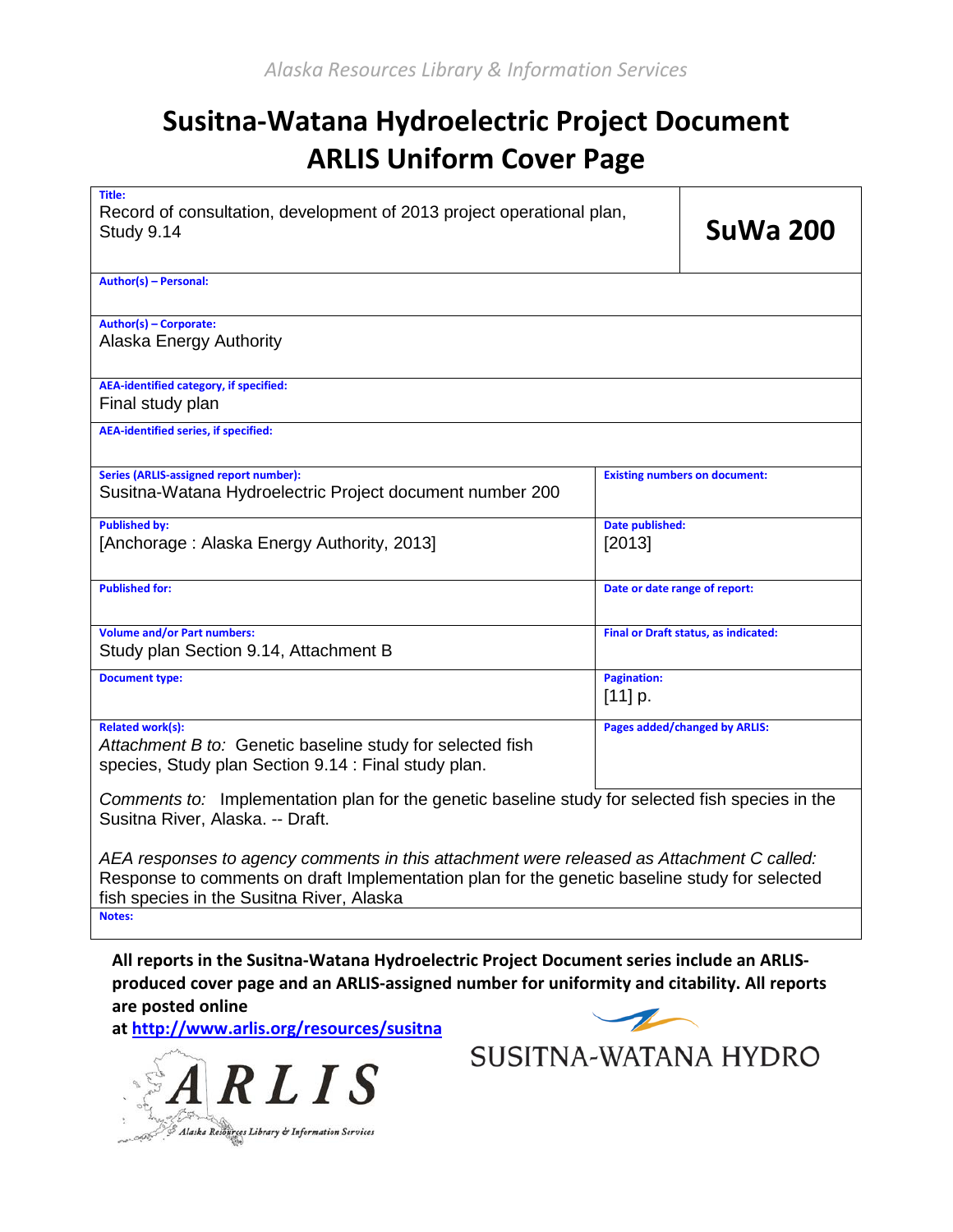# **Attachment B**

Record of Consultation, Development of 2013 Project Operational Plan, Study 9.14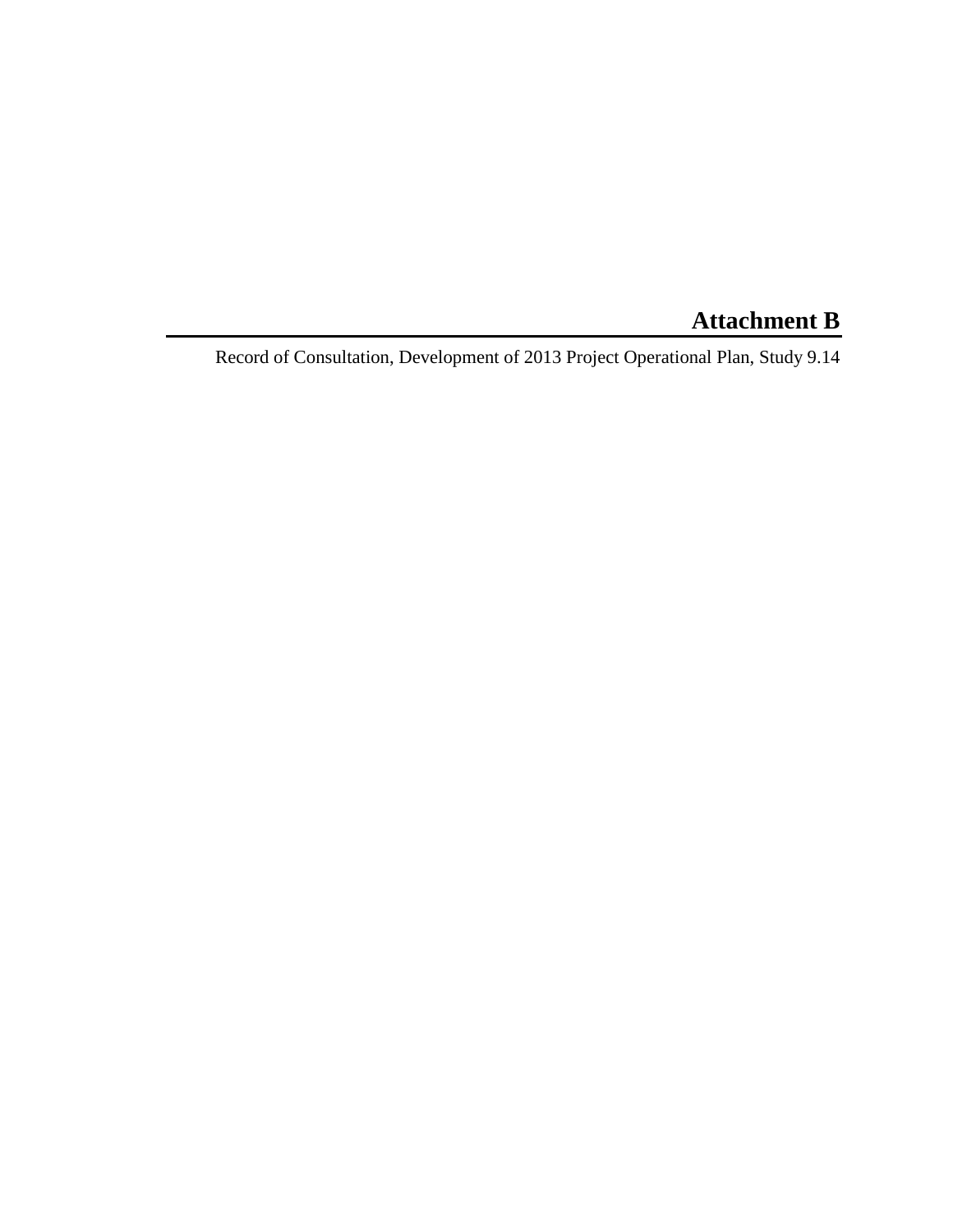

March 29, 2013

## **To: Sue Walker (NMFS) Catherine Berg (USFWS)**

# **Subject: Distribution of Draft 2013 Project Operational Plan for Comment, Fish Genetic Baseline Study (RSP 9.14)**

Dear Ms. Walker and Ms. Berg:

On February 1, 2013, the Federal Energy Regulatory Commission (Commission or FERC) issued its Study Plan Determination (SPD) for 44 of the 58 proposed individual studies in the Alaska Energy Authority's (AEA) Revised Study Plan (RSP) for the Susitna-Watana Hydroelectric Project, FERC Project No. 14241 (Project).<sup>1</sup> With regard to the Fish Genetic Baseline Study (RSP 9.14), AEA proposed to develop and circulate to Technical Workgroup (TWG) members by April 30 of 2013 and 2014 detailed annual project operational plans. These operational plans are to establish additional details for field sampling efforts, including specific temporal and spatial sampling locations, to enhance the general locations for target sample collection presented in the RSP.

When approving the Fish Genetic Baseline Study, the Commission recommended that AEA consult with the U.S. Fish and Wildlife Service (USFWS) and National Marine Fisheries Service (NMFS) and, by March 31, prepare a draft project operational plan for review and comment by the agencies. Following a 15-day review and comment period, AEA will prepare and file the final plan with the Commission by April 30, which will include "documentation of agency consultation, a description of how agency comments are incorporated into the final plans, and an explanation for why any agency comments are not incorporated into the final plans."<sup>2</sup>

The purpose of this letter is to distribute for comment by USFWS and NMFS, as well as other TWG members, the draft 2013 operational plan for the Fish Genetics Baseline Study. Due to the large file size of this document, AEA has uploaded the draft plan to the Project website at the following link:

http://www.susitna-watanahydro.org/wpcontent/uploads/2013/03/SuWaGeneticsSPD\_Draft\_OP\_2013\_0329-FINAL.pdf

To allow sufficient time for AEA to file the final plan with the Commission by April 30 as directed, AEA requests that all comments be submitted, in writing, by Monday, April 15, 2013. Please submit all comments to:

 $\overline{a}$ 

<sup>1</sup> Study Plan Determination for the Susitna-Watana Hydroelectric Project, Project No. 14241-000 (issued Feb. 1, 2013) [hereinafter, "SPD"].

<sup>2</sup> *Id.*, Appendix B, at B-43 to B-44.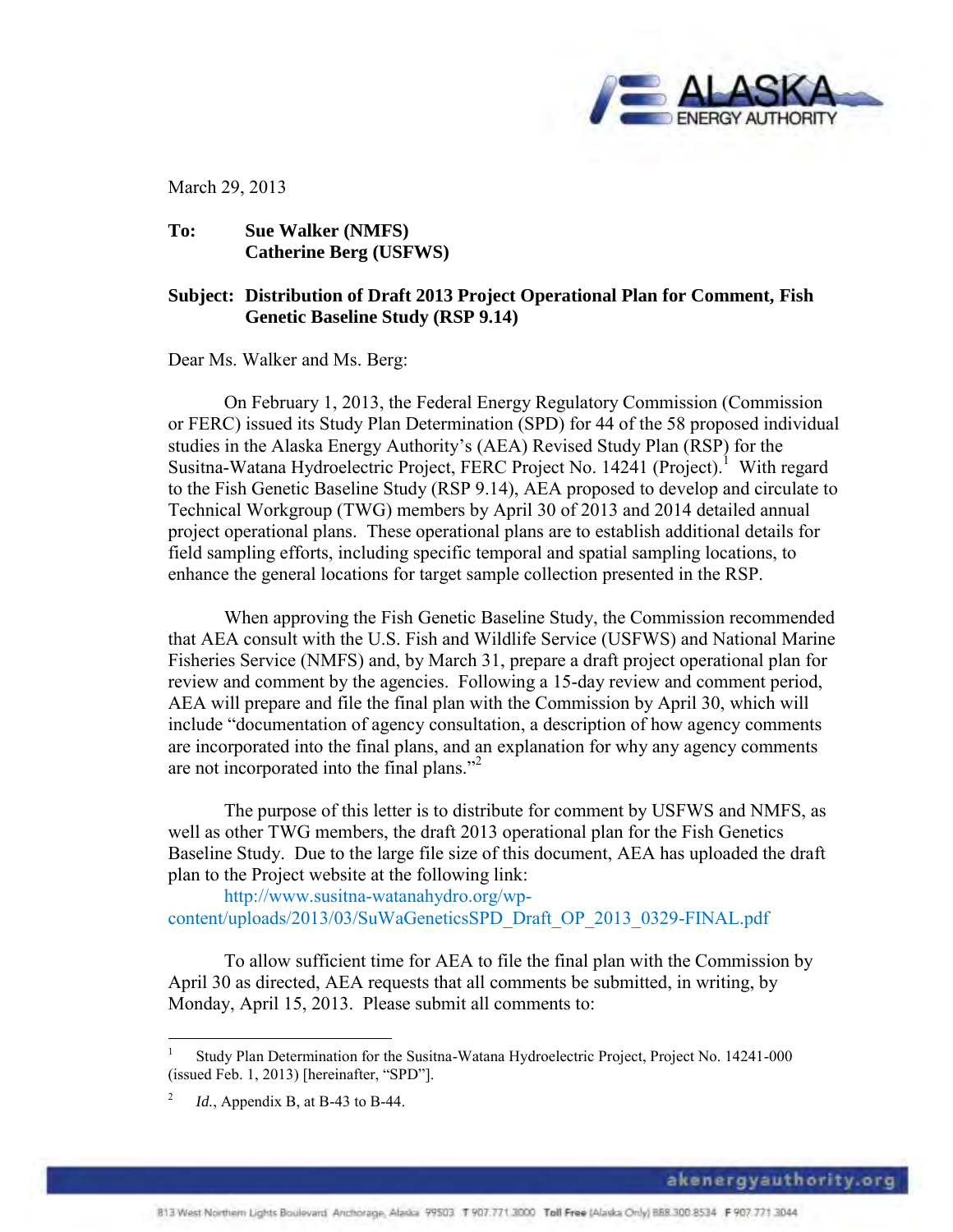Betsy McGregor Environmental Manager Alaska Energy Authority 813 West Northern Lights Blvd. Anchorage, AK 99503 E-mail: [bmcgregor@aidea.org](mailto:bmcgregor@aidea.org)

AEA looks forward to receiving comments on the attached draft plan, and to working with NMFS, USFWS, and TWG in implementing the Fish Genetic Baseline Study, as well as all other licensing studies for the proposed Project. If you have questions concerning this submission, please do not hesitate to contact me at (907) 771- 3957.

Sincerely,

Melpops

Betsy McGregor Environmental Manager Alaska Energy Authority

cc:

Betsy McCracken, USFWS Michael Buntjer, USFWS Eric Rothwell, NMFS Brian Lance, NMFS Marie Steele, ADNR Stormy Haught, ADF&G Joe Klein, ADF&G Klaus Wuttig, ADF&G Bill Templin, ADF&G Chris Habicht, ADF&G Andy Barclay, ADF&G Eric Volk, ADF&G Matt LaCroix, EPA Matt Cutlip, FERC Jeff Davis, ARRI Dara Glass, CIRI Jan Koningsberg Wayne Dyok, AEA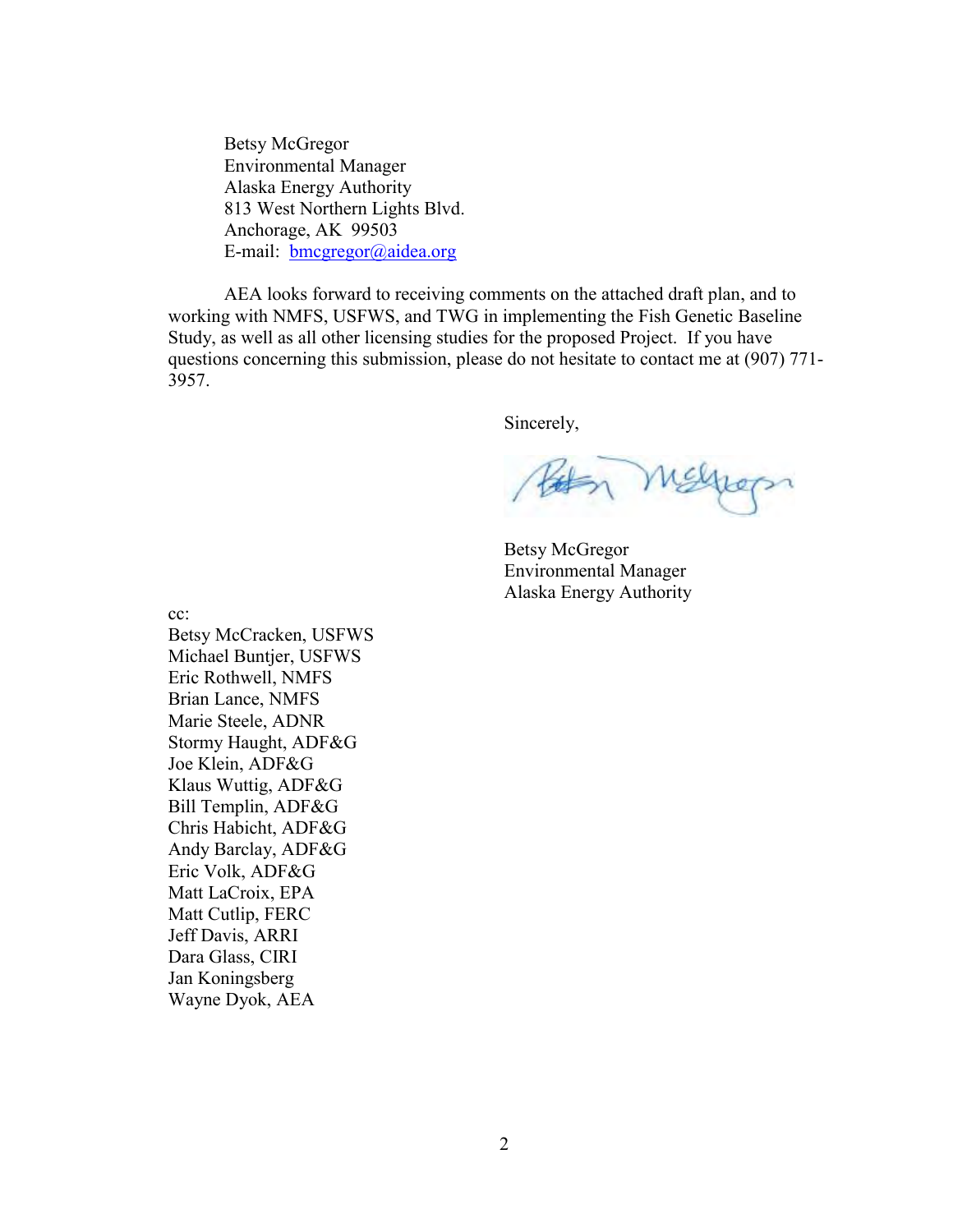#### **U.S. Fish and Wildlife Service Review of the draft "Implementation Plan for the Genetic Baseline Study for Selected Fish Species in the Susitna River, Alaska" - Susitna-Watana Hydro Project April 12, 2013**

FERC's February 1, 2013 Study Determination recommended that the study plan be modified to include the following:

- AEA consult with the FWS and NMFS prior to preparing the project operational plans;
- distribute draft project operational plans to the agencies by March 31 of each year of study implementation;
- allow 15 days for the agencies to provide comments on the draft plans;
- file the final plans with the Commission by April 30 of each year of study implementation; and
- include with the final plans, documentation of agency consultation, a description of how agency comments are incorporated into the final plans, and an explanation for why any agency comments are not incorporated into the final plans.
- To the extent feasible, FERC recommend that AEA collect tissue samples over a representative proportion of the entire adult Chinook salmon run.

FERC also recommended that AEA include in the 2013 project operational plan, a schedule for when the 2012 genetics studies would be available, and include provisions for filing those results with the Commission through either the initial study report, or a supplemental report in 2013. The Study Determination also recommended that the report on the 2012 preliminary genetics studies clearly describe the criteria, using current scientific literature, to determine whether there is sufficient genetic uniqueness to estimate the percentage of Chinook originating from Upper and Middle River habitats in areas sampled downstream. Finally, it recommended that the report on the 2012 preliminary genetics studies clearly describe whether the study results indicate that sufficient genetic uniqueness is found to characterize the presence and relative proportion of fish originating from the Upper and Middle River in selected Lower River habitats as described in section 9.14.4.7 of the study plan.

AEA did not consult with FWS or NMFS prior to preparing the 2013 project operational plan, but rather, provided the completed 2013 draft operational plan to the Services for review in March 31, 2013. Omitting the first step in the process, of consultation with FWS prior to developing the operational plan, has not allowed FWS input into the development of the plan. Thus FWS is only able to provide a review of the draft plan. This was completed by Dr. Jeff Olson, Deputy Director of the Conservation Genetics Laboratory, U.S. Fish and Wildlife Service, Region 7.

#### **General comments on Susitna River genetics operational plan:**

This plan describes the collection of tissue samples from resident and anadromous fish in the Susitna River. The focus of the plan is on estimating the genetic population structure of Chinook salmon by assaying variation at 96 SNP and 12 microsatellite loci. The plan further proposes to perform mixed-stock analysis of juvenile Chinook salmon sampled in lower Susitna River mainstem habitats to estimate habitat use by Chinook salmon originating from the middle and upper portions of the drainage.

We recommend redrafting the proposal to correct grammatical errors and to improve clarity in the following sections: Section 2.1.1, Assessing Chinook salmon population structure (section unclear); Section 4.2, Samples to collect (section unclear, with some background information missing), and Section 4.6.8, Testing among hypotheses (more detail needed). See specific comments, below.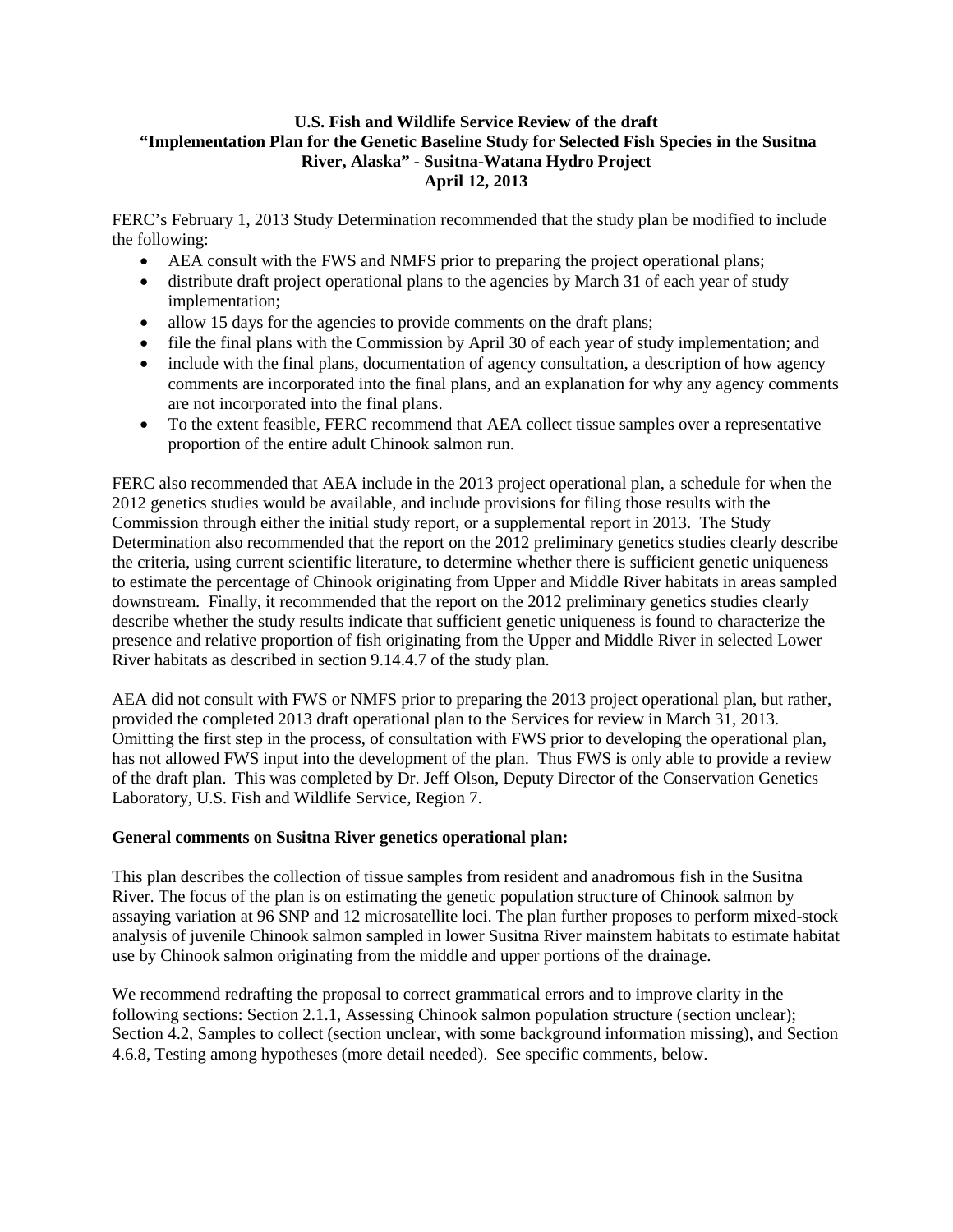#### **Specific comments:**

Page 3, Section 2.1.1, Assessing Chinook salmon population structure: This section could be improved by organizing it into three paragraphs, one for a description of each of the hypotheses of population structure above Devil's Canyon. For Hypothesis 1a, temporal variation in allele frequencies may be seen in small, genetically isolated populations (Waples and Teel 1990).

Page 5, Section 3, Objectives: In the last line of the paragraph introducing the objectives, it reads "…(3) assess the use of Lower and Middle River habitat by juvenile Chinook salmon originating in the Middle and Upper Susitna River." Should this be "Lower River habitat" (delete the word Middle), to follow what is written in Objective 5, "…selected Lower River habitats…"?

Page 5, Section 3 Objectives, Objective #3: There needs to be justification on why samples outside of the Susitna River are being collected for Chinook salmon.

Page 6, Section 4.2, Samples to collect: This section about recommended sample sizes was confusing; some background information and citations seem to be missing (e.g., for the first sentence) or misplaced (e.g., Nei 1978). Sample sizes are partially dependent on the genetic divergence among stocks, the information content of the genetic markers, and adequate estimate of allele frequencies. A more thorough description or better references, for example the recent reports for chum salmon and sockeye salmon MSA, would be useful here.

Page 7, Section 4.2.1, Sample collection target #5 and Page 9, Section 4.2.4, Juvenile Chinook salmon collection above Three Rivers confluence: Why is only the Oshetna River being sampled for juveniles, since adults were collected in Kosina Creek and juveniles have been seen here? We have not checked the Anadromous Waters Catalog, but all tributaries above the Canyon should be sampled for juveniles. Chinook salmon juveniles can migrate quite some distances from their tributary of origin (e.g., Daum and Flannery 2011). There should be some justification on why juvenile samples collected below the falls that are used for "baseline" will likely not comprise a mixture of stocks (please see Specific Comment Page 13, for other suggestions on how these samples could be used.)

Page 9, Section 4.2.6, Other species collections: It sounded like resident species are going to be in bulk collections. Is that a single bulk collection for the entire Susitna River, or a bulk collection for each sampling site (recommend the latter)?

Page 12, Section 4.5, Data Retrieval and Quality Control: Elimination of siblings will only be done for juvenile collections for baseline?

Page 12, Section 4.6.2, H-W Expectation: There may be some deviations from HW expectation by chance. Is it really necessary to delete the collection(s) from further analysis? Should HW testing be conducted after temporal pooling?

Page 13, Section 4.6.8, Testing among hypotheses: This section needs to be expanded. The Evolutionary Criteria of Waples and Gaggiotti (2006) should be described, and related to Hypotheses 1a, 1b, and 2. What are the three levels of the hierarchical analysis?

Evaluating the Evolutionary Criteria/Hypotheses through estimating effective population size may not be very powerful if confidence limits are large. Also, unless large sample sizes are achieved, estimating Ne may not be very successful (Waples 1989, England et al. 2005). It may not be possible to use the temporal method, because the time span in the samples collected may not be large enough. The collections of juveniles may be useful in Ne estimation, provided they represent a single cohort and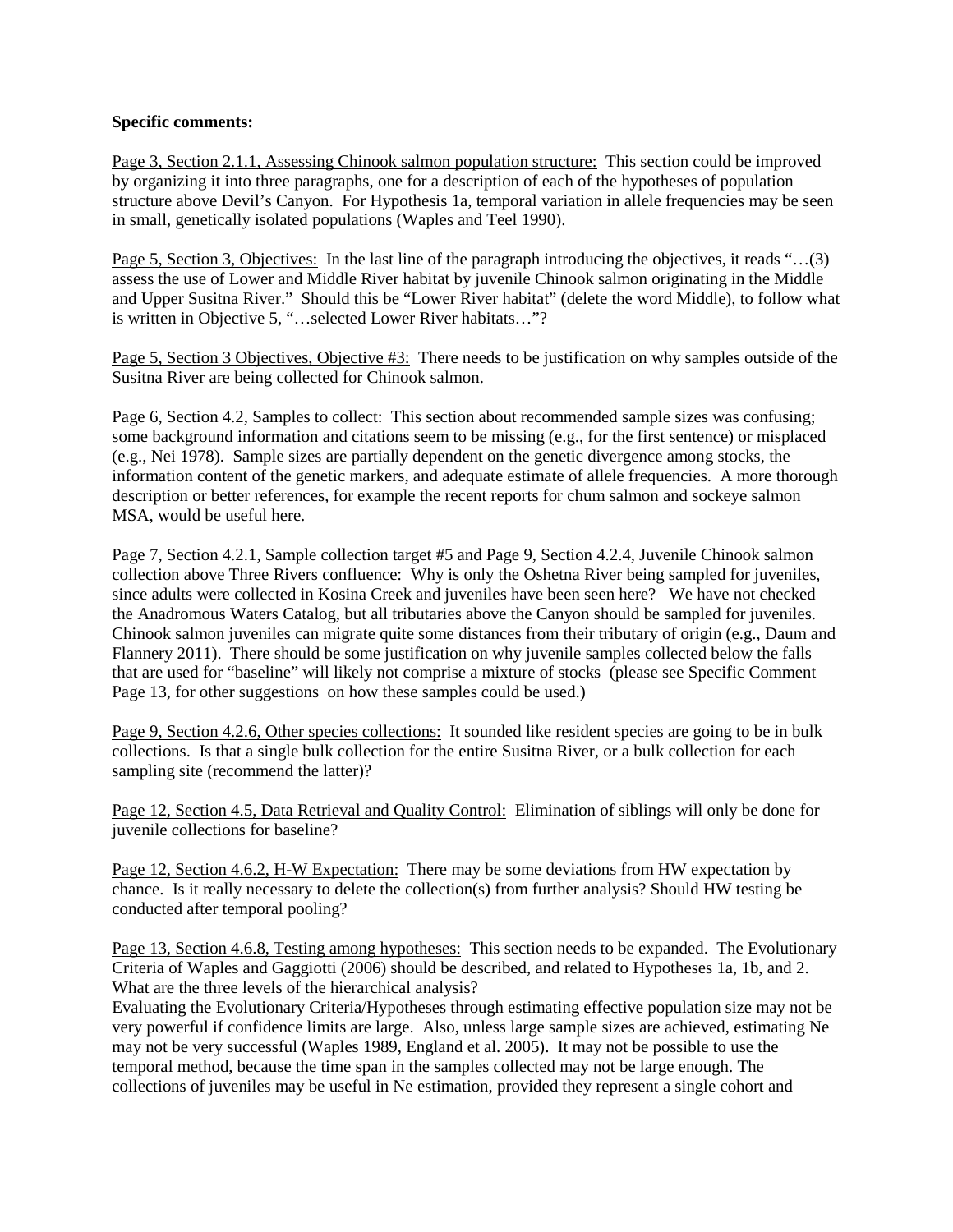population. It may be possible to determine if juveniles are from one cohort by measuring individual length to determine if sizes fall in a single mode.

Another possible analysis is to use the program MIGRATE to both estimate migration rates and direction and Neµ. This analysis may also be of interest for the juvenile collections above and below the canyon.

Page 14, Section 4.7.1 Assessing reporting groups (including above Devil's Canyon for MSA: Delete preliminary test using Kosina Creek 2012, N=10. Wait until more samples are collected.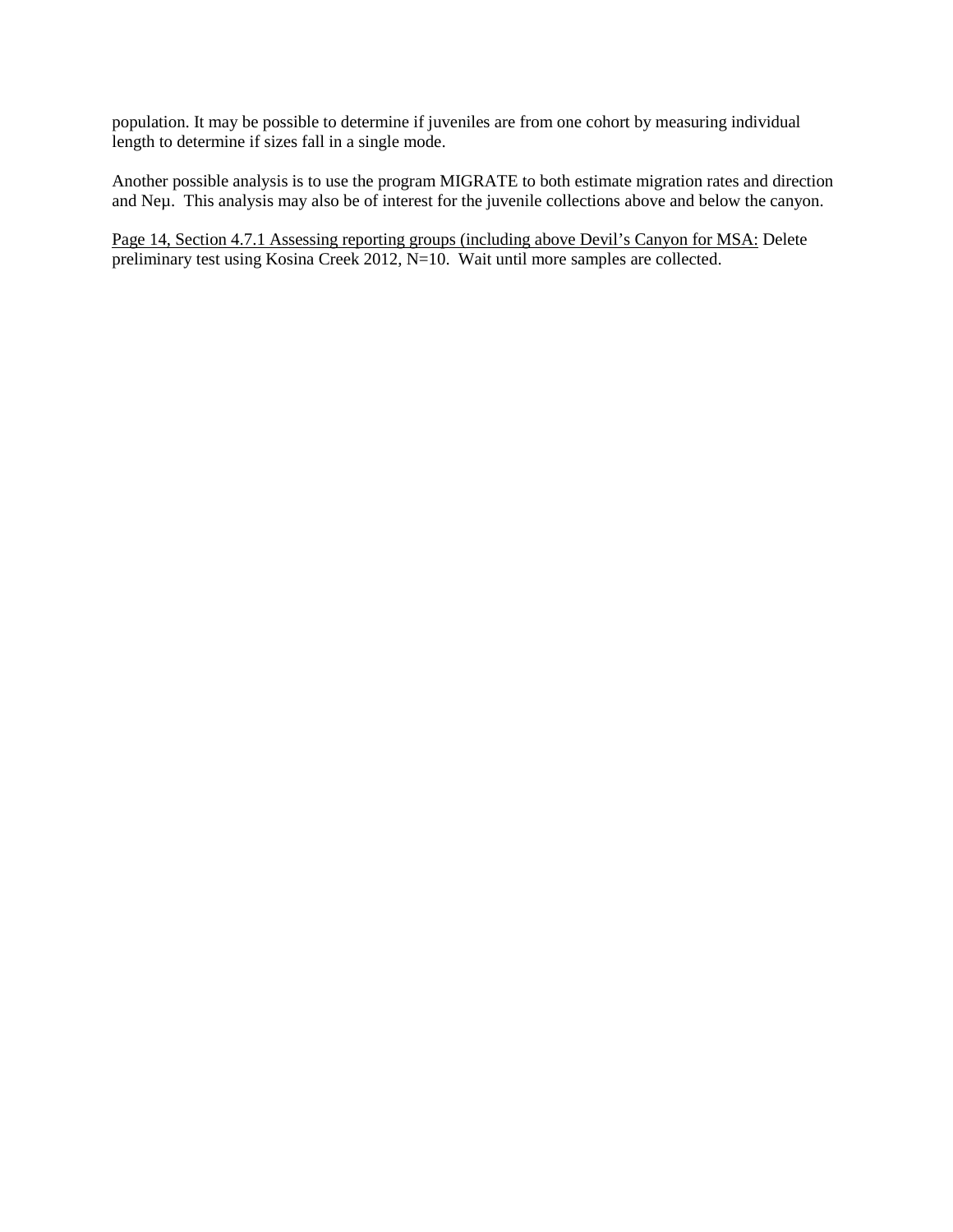## **Review of the draft "Implementation Plan for the Genetic Baseline Study for Selected Fish Species in the Susitna River, Alaska" - Susitna-Watana Hydro Project**

#### April 12, 2013

FERC's February 1, 2013 Study Determination recommended that the study plan be modified to include the following:

- AEA consult with the FWS and NMFS prior to preparing the project operational plans;
- distribute draft project operational plans to the agencies by March 31 of each year of study implementation;
- allow 15 days for the agencies to provide comments on the draft plans;
- file the final plans with the Commission by April 30 of each year of study implementation; and
- include with the final plans, documentation of agency consultation, a description of how agency comments are incorporated into the final plans, and an explanation for why any agency comments are not incorporated into the final plans.
- To the extent feasible, FERC recommend that AEA collect tissue samples over a representative proportion of the entire adult Chinook salmon run.

FERC also recommended that AEA include in the 2013 project operational plan, a schedule for when the 2012 genetics studies would be available, and include provisions for filing those results with the Commission through either the initial study report, or a supplemental report in 2013. The Study Determination also recommended that the report on the 2012 preliminary genetics studies clearly describe the criteria, using current scientific literature, to determine whether there is sufficient genetic uniqueness to estimate the percentage of Chinook originating from Upper and Middle River habitats in areas sampled downstream. Finally, it recommended that the report on the 2012 preliminary genetics studies clearly describe whether the study results indicate that sufficient genetic uniqueness is found to characterize the presence and relative proportion of fish originating from the Upper and Middle River in selected Lower River habitats as described in section 9.14.4.7 of the study plan.

AEA did not consult with FWS or NMFS prior to preparing the 2013 project operational plan, but rather, provided the completed 2013 draft operational plan to the Services for review in March 31, 2013. Omitting the first step in the process, of consultation with NMFS prior to developing the operational plan, has not allowed NMFS' input into the development of the plan. Thus NMFS is only able to provide a review of the draft plan. This was completed by Dr. Jeff Guyon, Director of the Fisheries Genetics Program at NMFS Auke Bay Laboratory, part of the Alaska Fisheries Science Center.

The draft "Implementation Plan for the Genetic Baseline Study for Selected Fish Species in the Susitna River, Alaska" is a proposal by the Alaska Department of Fish and Game (ADF&G) to primarily evaluate the genetic distinction of Susitna River Chinook salmon. This species has been documented to migrate past the proposed dam site at mile 184 and spawn in the upper river, although little is known about this species in the upper river watershed. The proposal also includes plans to (1) collect genetic samples from other salmon species primarily below the proposed dam site to supplement other projects and (2)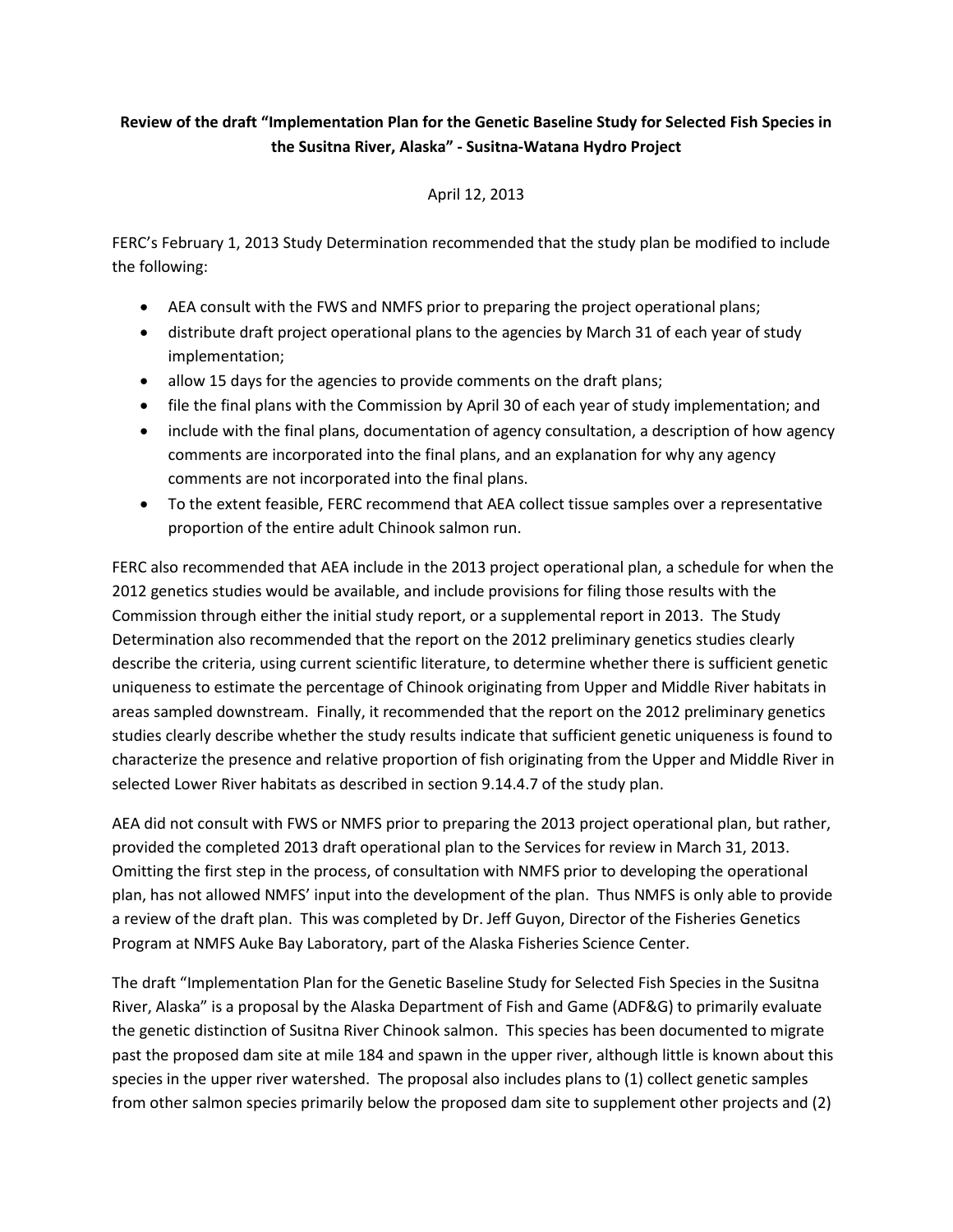to collect non-salmonid genetic samples on an opportunistic basis. The authors then propose to analyze both adult and juvenile Chinook salmon to ascertain whether Chinook salmon spawning upstream of the proposed dam site are part of a self-sustaining, genetically isolated population. Three population hypotheses are outlined in section 2.1.1 and the proposed experiments provide a strategy how to address each of them. Throughout the proposal, the authors do an outstanding job identifying the limitations of the study. The ADF&G genetics laboratory is a preeminent laboratory with extensive experience in the genetic analysis of salmon populations.

Because of the prominence of Chinook salmon in the draft plan, this review is focused primarily on the analysis proposed for that species. While the proposal is very well written, potential suggestions for improving the study are as follows:

- 1. Section 4.2.1 While the proposed sampling strategy is impressive, adult Chinook salmon are inherently difficult to sample because of their large size and preferred spawning habitat, often in fast deep water. This is clearly recognized in Table 2 as the preferred sample size is identified as 200 for each of the 6 sublocations above Devil's Canyon, yet the expected cumulative total for all 6 aggregated sublocations is identified as only 50. Given anticipated sampling difficulties, it's unclear whether ADF&G will be able to collect the minimum sample set of 50 representative Chinook salmon above Devil's Canyon in just two years, especially above the proposed dam site. Even if successful, 50 appears to be a low number of samples to compare to identify genetic differences in related stocks. The authors should consider other options in case the realized sample numbers are too low to address project objectives.
- 2. Section 4.7.1 Regarding the proposed preliminary analysis of the 10 samples collected in Kosina Creek in 2012, there is concern regarding the validity of the test. It's possible given the small number of samples that the power of the test may not be strong enough to identify differences if they exist. It's also possible that the small sample set could be biased in some way and therefore suggest differences where they may not exist. Because of this potential for misinterpretation, the authors should consider first performing some type of power analysis with existing populations of known genetic divergence to gauge the validity of comparing 10 samples from a single aggregation. If the test can't statistically be done with 10 samples, it might be best to hold any comparison until the sample sets are strong enough for a statistically reliable test.
- 3. Regarding the sampling locations upstream of the proposed dam site, the authors should consider including adult and juvenile Chinook salmon sampling upstream of the Oshetna River (location 22 on Figure 2). My understanding is that the Oshetna River is the furthest upstream location that juvenile Chinook salmon were identified in the past, but it's possible those juveniles could have originated from further upstream spawning aggregates and it's not clear whether locations upstream of the Oshetna River have been surveyed for even presence or absence of salmon; no apparent barrier to their migration is noted and habitat appears suitable.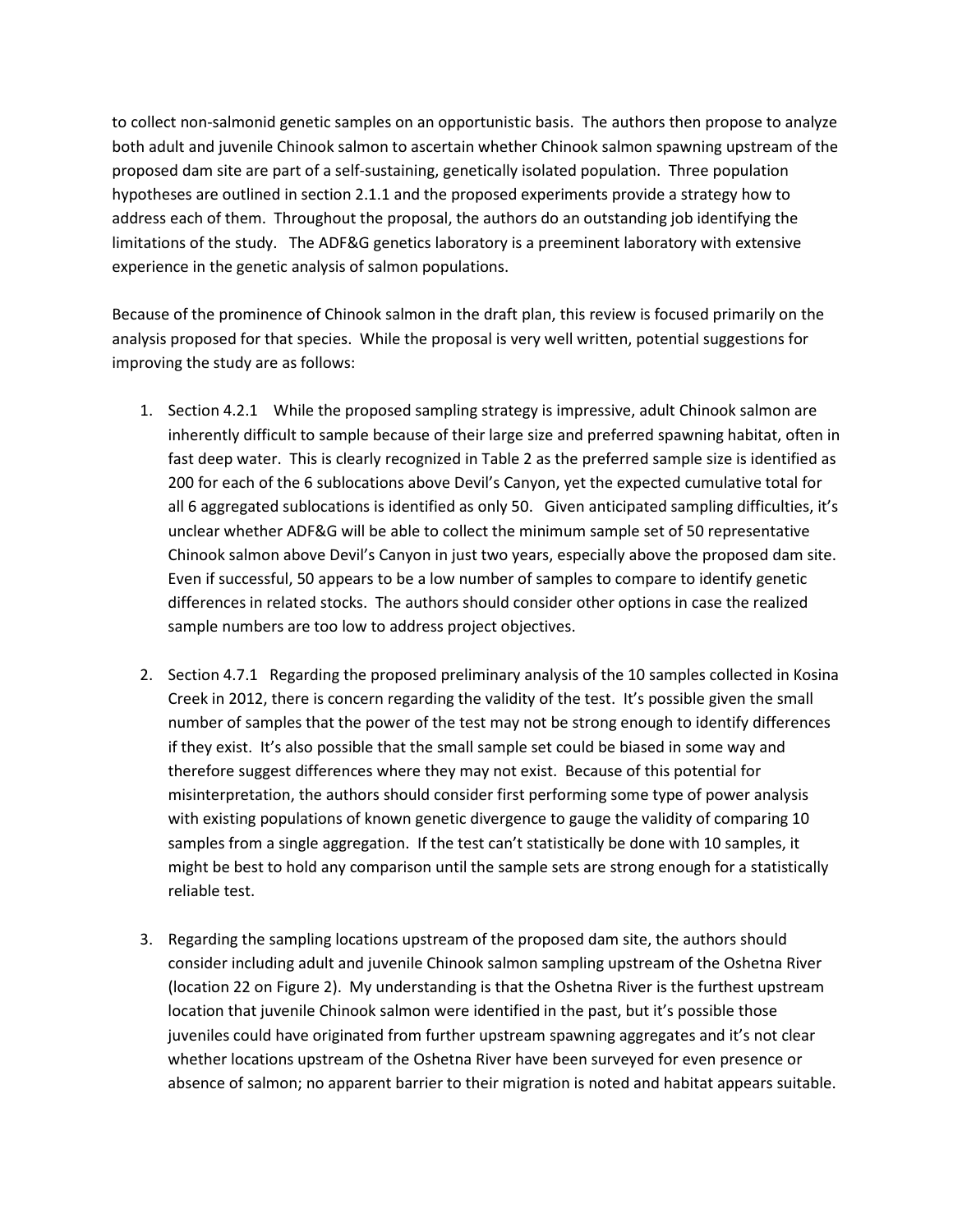- 4. Given that previous studies were completed in the past regarding the proposed dam site, it would be helpful to determine whether samples such as scales are available from historical studies. DNA from historical scales might help differentiate between the 3 different hypotheses identified in 2.2.1.
- 5. Section 4.6 While the proposed tests will be used to differentiate between the three hypotheses, the specific level of divergence used to discriminate fish populations is unclear. This is presumably because the number of available samples will shape the utility of the potential tests and interpretation of the results will be done later in 2014 and 2015 in consultation with other laboratories.
- 6. Juvenile salmon species can be difficult to distinguish, thus the authors should include species ID for juveniles collected at least upstream of the proposed dam site and possibly below. Such an analysis might provide additional information regarding potential spawning success of all salmon species.

In addition, there are some minor grammatical suggestions:

- 1. Page 1, first paragraph: Figure 2 is referenced prior to Figure 1.
- 2. Page 1, second paragraph: should read "… the proposed dam site are part of a …"
- 3. Page 2, fourth paragraph: extra semicolon after "salmon"
- 4. Page 3, first paragraph: need space after "3)"
- 5. Page 4, last paragraph: should read "The 2014 Genetics Implementation…"
- 6. Page 5, under "Objectives": might consider separating into primary and secondary objectives
- 7. Page 7, under "Sample collection targets": might consider separating into primary and secondary sampling goals
- 8. Page 12, second paragraph: "…. exclude from the baseline all …" are juveniles going to be included in the genetic baseline?
- 9. Page 32-36, Figures 2-6: helpful to identify the proposed dam site on the maps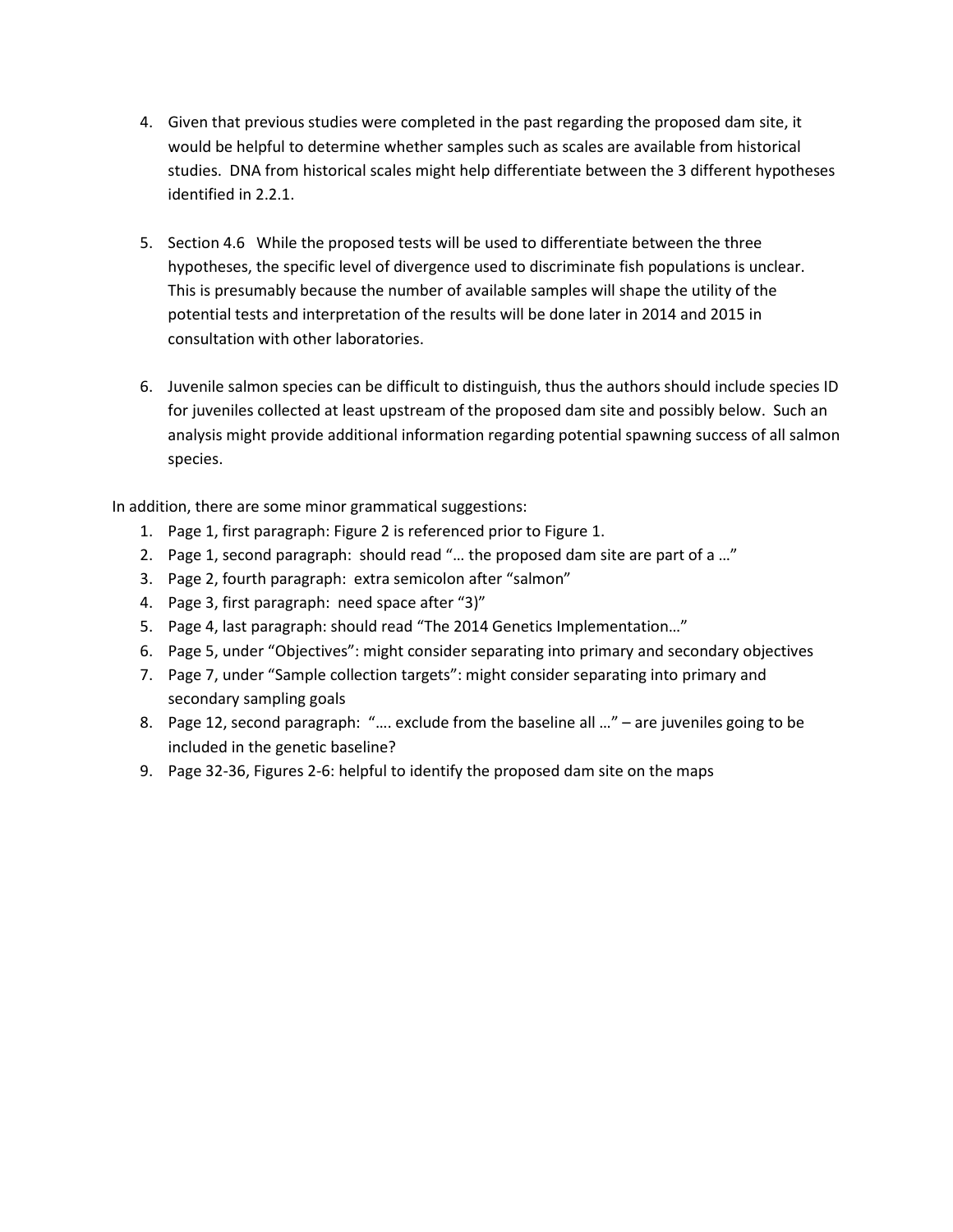

*MEETING RECORD*

**HYDROELECTRIC PROJECT** 

| <b>AEA Team Member</b>                             |                                           | <b>Other Party</b>      |                        |  |
|----------------------------------------------------|-------------------------------------------|-------------------------|------------------------|--|
| Name:                                              | <b>Chris Habicht</b>                      | Name:                   | <b>Betsy McCracken</b> |  |
| Organization:                                      | <b>ADFG Genetics</b>                      | Organization:           | <b>USFWS</b>           |  |
| <b>Study Area:</b>                                 | <b>Susitna River and Upper Cook Inlet</b> | <b>Phone</b><br>Number: | 907-271-2783           |  |
| Date:                                              | 2012 09 19                                | Time:                   |                        |  |
| AEA Team<br><b>Other Party</b><br>Meeting held by: |                                           |                         |                        |  |

#### **Others at meeting:** Bill Templin

**Subject:** At the request of Betsy, we met to discuss genetic applications associated with the SuWa hydro project.

**Discussion:** We had a broad discussion regarding genetic applications for understanding population structure and genetic mixed-stock analyses. We also discussed what is known about population structure of Chinook salmon in Upper Cook Inlet, temporal stability of allele frequencies in wild populations, and our experience collecting Chinook salmon adults above Devils Canyon in 2012.

**Action Item:** Betsy asked for the following 4 items by email:

- 1. An updated Upper Cook Inlet Chinook collection list that includes all 2012 samples that our lab collected.
- 2. An allele frequency temporal stability paper for sockeye salmon.
- 3. The Chinook salmon baseline as it stood in May, 2012 you can see from the updated collection list (above) that there are more collections to add now.
- 4. The trip report for the 2012 collections of Chinook salmon made by ADFG Gene Conservation Lab in 2012.